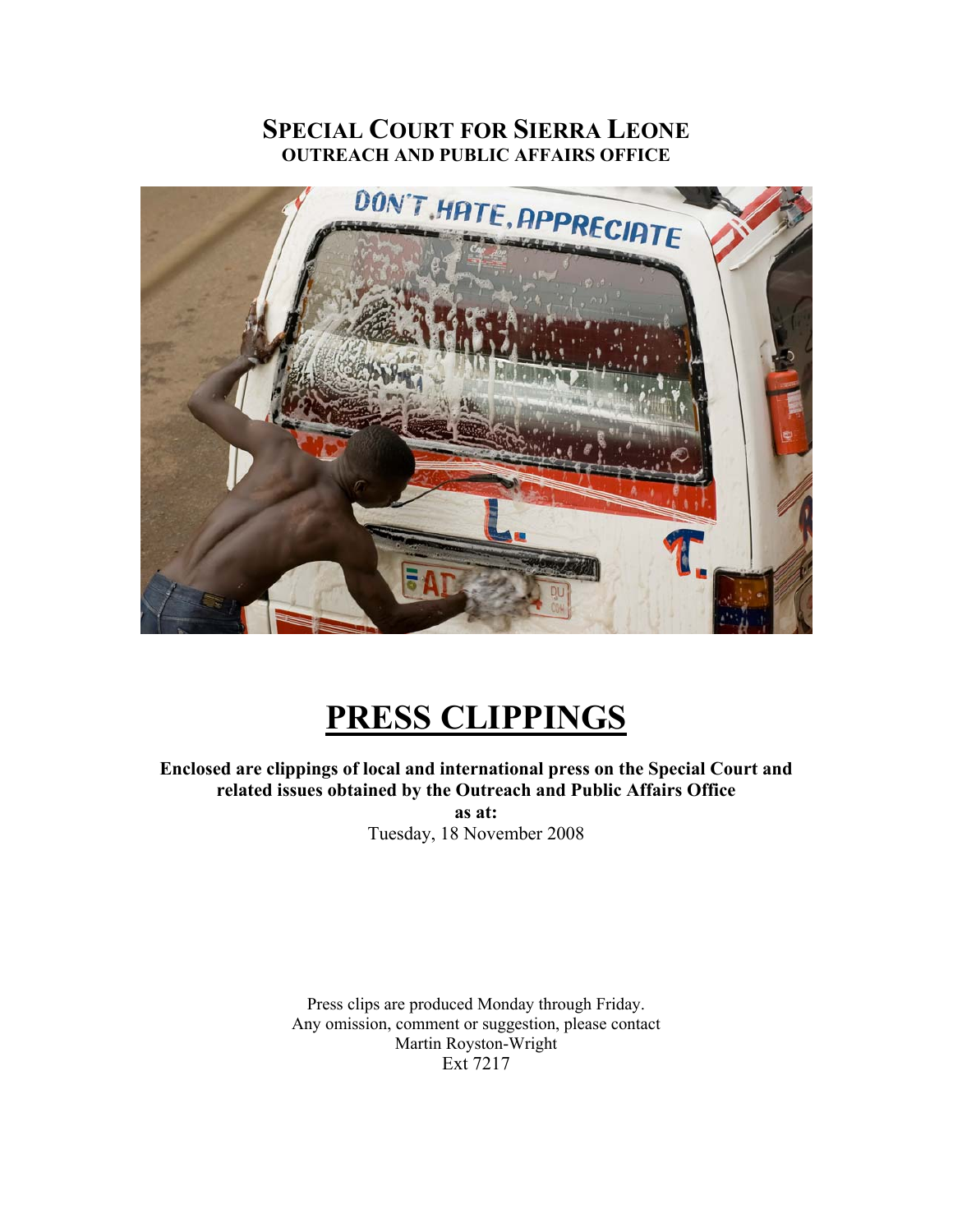| <b>International News</b>                                                              |               |
|----------------------------------------------------------------------------------------|---------------|
| Report from The Hague / BBC World Service Trust                                        | Pages 3-4     |
| Cross-Examination of Witness TF1-045 Augustine Sama Mallah Continues / Taylortrial.org | Pages 5-7     |
| UNMIL Public Information Office Complete Media Summaries / UNMIL                       | Pages 8-9     |
| Reaching out to Victims Isn't Easy / Radio Netherlands                                 | Pages $10-11$ |
| Opening of the Seventh Session of the Assembly of States Parties / Emailwire           | Pages 12-13   |
| Thousands of Ex-Combatants to Take Part in UN-Backed Rehabilitation Scheme / UN News   | Page 14       |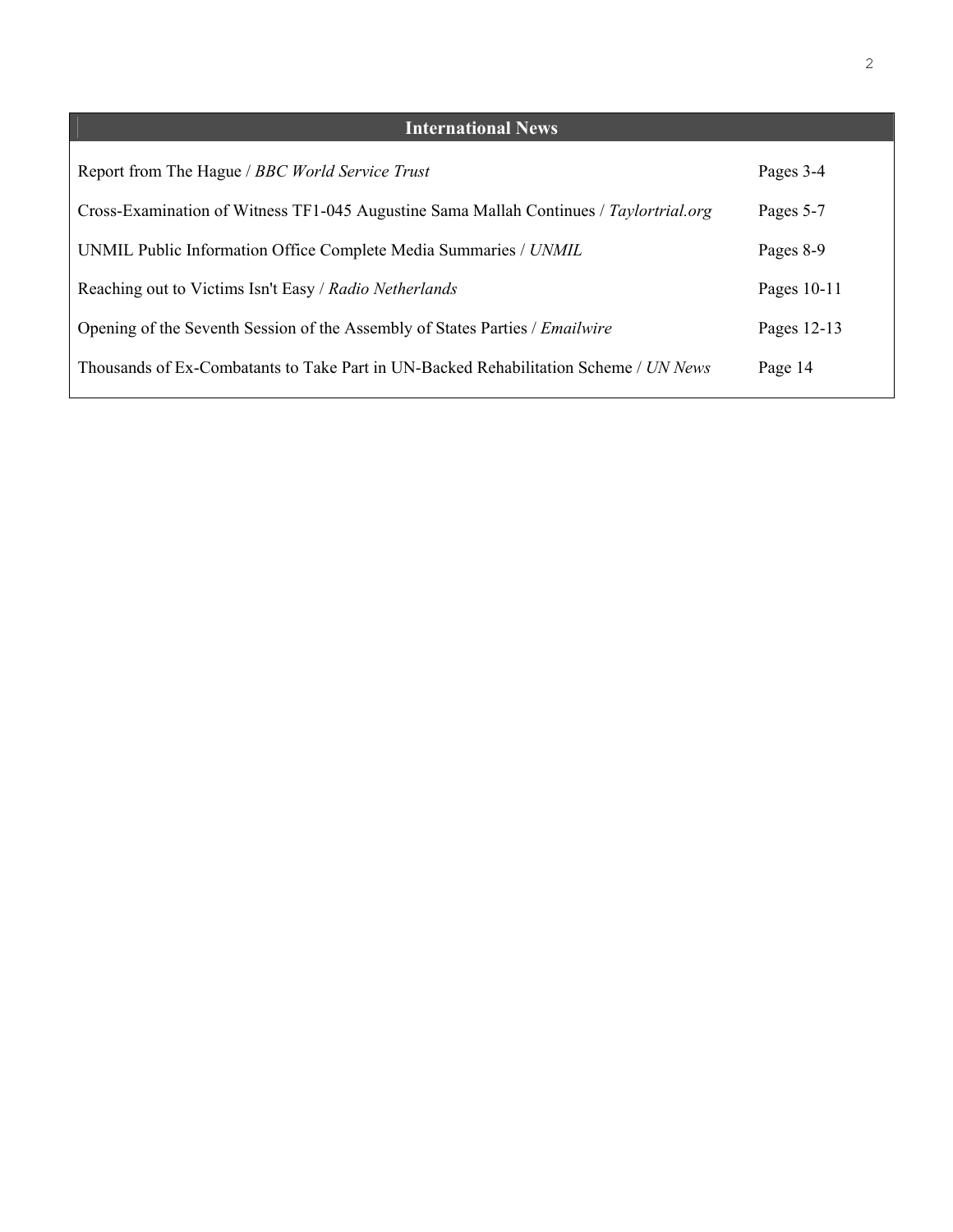## **Report from The Hague**

Former Liberian President Charles Taylor was one of the candidates in the Liberian presidential elections of 1997. But did he at the same time operate the rebel group, the Liberia National Patriotic Front of Liberia, while he was a candidate? And who facilitated the return of former RUF fighters from Monrovia back to Sierra Leone after the SLPP government led by Tejan Kabbah was overthrown on May 25, 1997? Well, as Mariama Khai Fornah reports, there was a disagreement between the former RUF Strike Force Commander and the Defence team.

FORNAH: A Defence Lawyer of Charles Taylor, Morris Anyah, on Monday put on display in court the ballot paper of the 1997 Liberian presidential elections.

Mr. Anyah displayed the ballot paper in court to prove to the Judges that Taylor's NPFL fighters did not exist any more in May of 1997.

But the Prosecution insider witness, former RUF Strike Force Commander, Augustine Mallah who started his testimonies last week testified on Monday that NPFL Soldiers were still active in May 1997.

Here is Defence lawyer Morris Anyah trying to prove that Charles Taylor was a presidential candidate and not a rebel leader in May of 1997.

ANYAH: Mr. Witness, this is the ballot paper for the July 1997 presidential elections in Liberia, and the top left-hand corner you see the party acronym or alliance. In the middle you see the photograph of the respective presidential candidates, and you see, for the Unity Party, the current President of Liberia, Her Excellency Miss Johnson-Sirleaf. Below her, for the ALCP, All Liberian Coalition Party, is Alhaji Kroma of ULIMO-K – formerly of ULIMO-K – and right below Alhaji Kroma you see who's pictured there: Charles Ghankay Taylor. And to his left it says National Patriotic Party, NPP. Mr. Witness I put it to you in May of 1997 there was no longer an NPFL in existence.

MALLAH: Even through NPFL had been transformed into a political party, there were NPFL fighters. Those who had fought for the NPFL even before it was transformed to a political party.

FORNAH: The witness testified that after the Sierra Leone Army overthrew the government of Tejan Kabbah on May 25<sup>th</sup>, 1997, former RUF leader, Foday Sankoh admonished the rebel group to join the Junta.

The merger was later named the Armed Forces Revolutionary Council, or AFRC.

 The Prosecution witness on the stand said RUF fighters in Liberia at the time returned to Sierra Leone after Foday Sankoh had called upon them to join the AFRC.

Well, Mr. Anyah told the Court the former RUF fighters left Liberia without any assistance from their client Charles Taylor.

Anyah shifted the blame to the Sierra Leone ECOMOG contingent that was in Liberia at the time.

ANYAH: And all of this was done by the ECOMOG contingent from Sierra Leone. They were the ones who took you, and I'm putting this to you, they took you from Monrovia on trucks all the way to the Gbandiru crossing-point. Do you agree?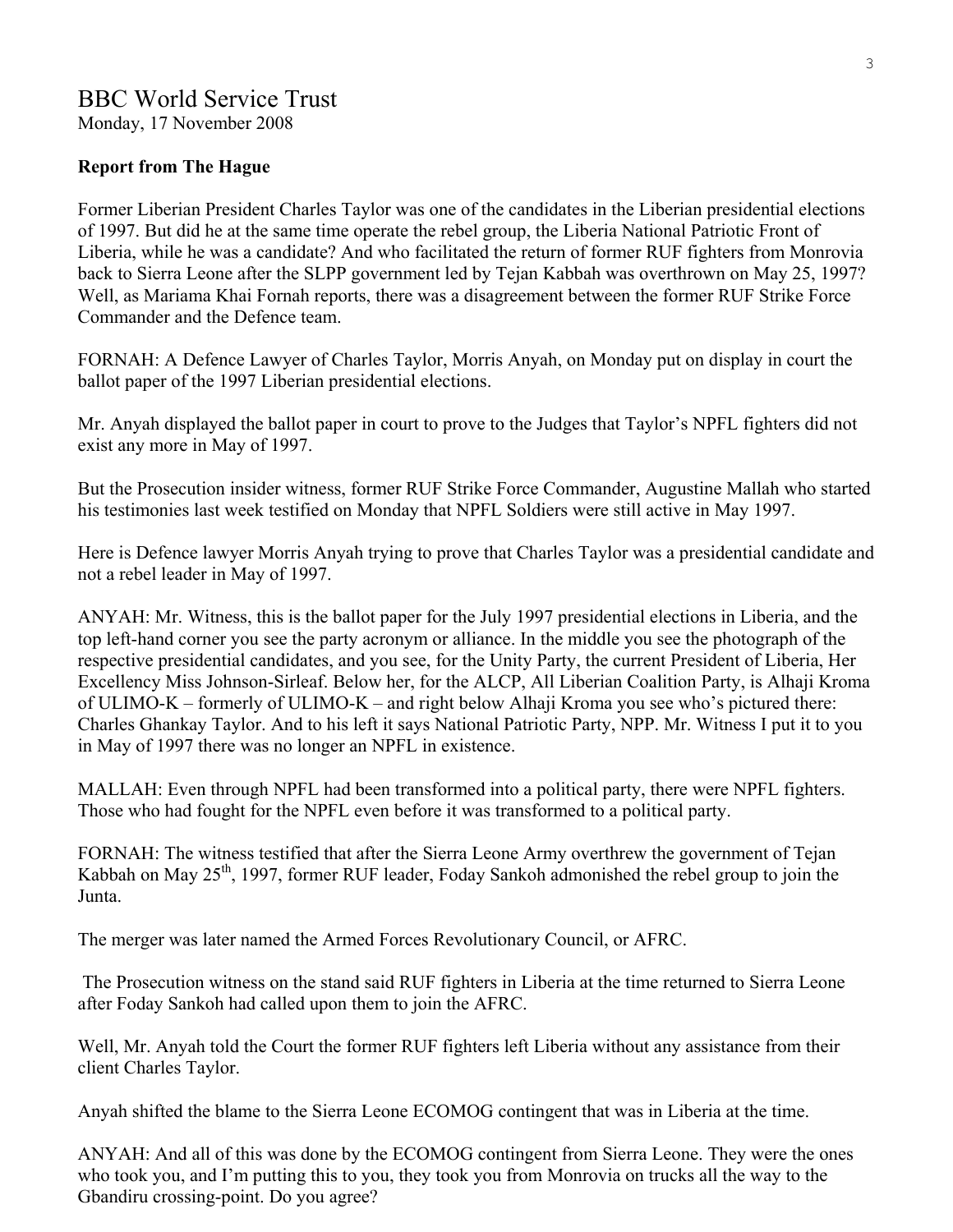MALLAH: No, they did not take us in a vehicle right up to Gbandiru crossing-point. Mike Lamin spoke to some civilians. He paid them, from the Lofa area, the Lofa Bridge, that if they showed us a road, that is a bush path in that forest up to the point we will cross into Buedu, that he will give them whatever they wanted – money. And at that time some of them wanted single-barrels. He said he will give that to them. They were the ones who showed us the bypass.

ANYAH: Now on the way back to Sierra Leone. No C.O. Jungle to assist you. No Benjamin Yeatan to assist you. No Charles Taylor to assist you. Your evidence is Mike Lamin was reduced to begging Liberian civilians to show him the way through the bush. Is that your evidence, Mr. Witness?

MALLAH: Yes.

FORNAH: Accused former Liberian President Charles Taylor has been very busy assisting his lawyer with notes written on yellow and purple pieces of paper since this insider witness took the stand last Wednesday.

Defence lawyer Morris Anyah has been alone in Court on the Defence team.

Lead Defence lawyer, Courtenay Griffiths has been absent from Court. Mr. Griffiths, however, told the BBC World Service Trust that he's busy preparing for the defence case, which is expected to come early 2009.

For the BBC WST, this is Mariama Khai Fornah reporting from The Hague.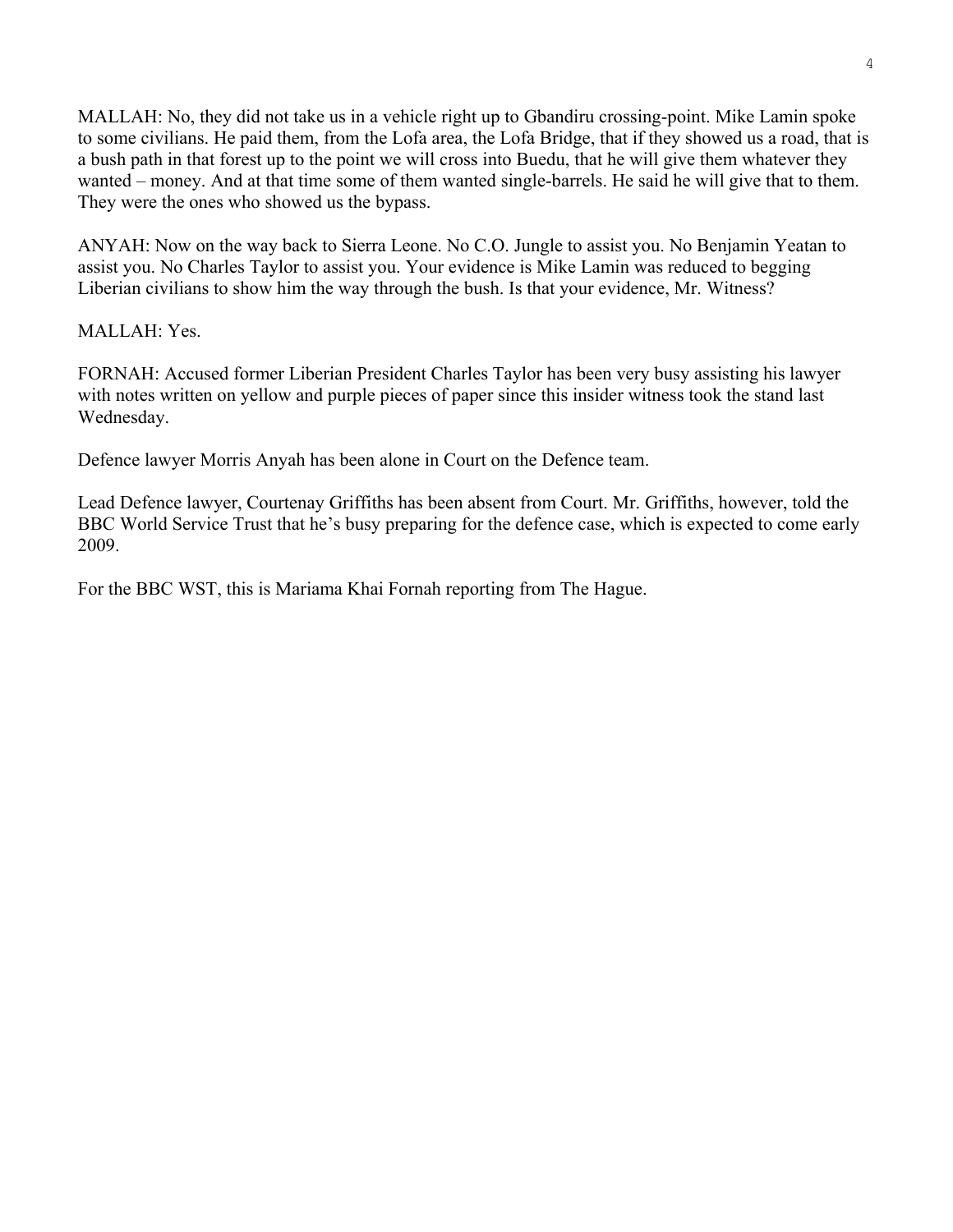# Charlestaylortrial.org Monday, 17 November 2008

## **Afternoon Session: Cross-Examination of Witness TF1-045 Augustine Sama Mallah Continues**

3:00pm: Court resumed after lunch break and defence counsel Mr. Anyah continued the crossexamination of Witness TF1-045 Augustine Sama Mallah in open session. Defence counsel asked several questions about Jungle's trips to Buedu, Taylor's role in negotiating peace in Sierra Leone, Zigzag Maazah's testimony and the killing of the alleged Kamajors in Kailahun.

#### **Jungle's Trips to Buedu**

Defence counsel Mr. Anyah asked the witness about the various trips that he had earlier on said Jungle made to Buedu during which he brought arms and ammunition. The witness reiterated his earlier position that he only saw Jungle on two occassions in Buedu. He said that he saw Jungle come with arms and ammunition for the RUF and that on another occassion, it was Jungle who told him he had come with arms and ammunition but that he did not see the materials. Defence counsel asked the witness whether he knew Sallay Duwor. The witness said he knew no such person. The witness said that he never saw Sallay Duwor in Buedu. Defence counsel referenced another witness's testimony that Jungle went to Buedu with Sallay Duwor but the witness said he had no knowlege of that. The witness also cannot say whether Jungle was based in Buedu with Bockarie when ULIMO cut off the route between Sierra Leone and Liberia. Defence counsel also referenced witness's earlier statement in which he stated that he had seen Jungle on many occasions when he went to Buedu but that in court, he had said he saw him only two times.

#### **Taylor's Role in the Sierra Leone Peace Process**

Defence counsel sought to establish the role played by Mr. Taylor in negotiating Sierra Leone's peace process. In doing this, counsel referenced portions of the testimony of former Liberian Vice President Moses Blah and asked the witness whether he agreed with some of Blah's positions. Blah, in his testimony said that Taylor closed the Liberian/Sierra Leone border in order to stop the movement of RUF and NPFL fighters between the two countries. The witness responded that the said close of the border was only for the attention of the international community but that it was open to combatants from both factions. Blah in his testimony said that the border was closed to put pressure on the RUF but the witness said that this was not the case.

Defence counsel referenced a document from Sierra Leone news achives about Taylor facilitating negotiations between Johnna Paul Koroma and Foday Sankoh in the presence of members of the international community in Liberia. He further referenced Taylor's efforts in making the Lome Peace Agreement possible. The witness agreed with the provisions of the document but could not verify them independently.

# **Zigzag Maazah**

Defence counsel asked the witness whether he heard any portion of Zigzag Maazah's testimony. The witness said that he heard just a small portion of it. He said that he heard Maazah say he killed Sam Bockarie on orders from Taylor. Asked whether he believed Maazah when he said so, the witness said that he originally did not believe that it was Taylor who gave such instructions but when he heard Maazah make such confession, he believed that was the case.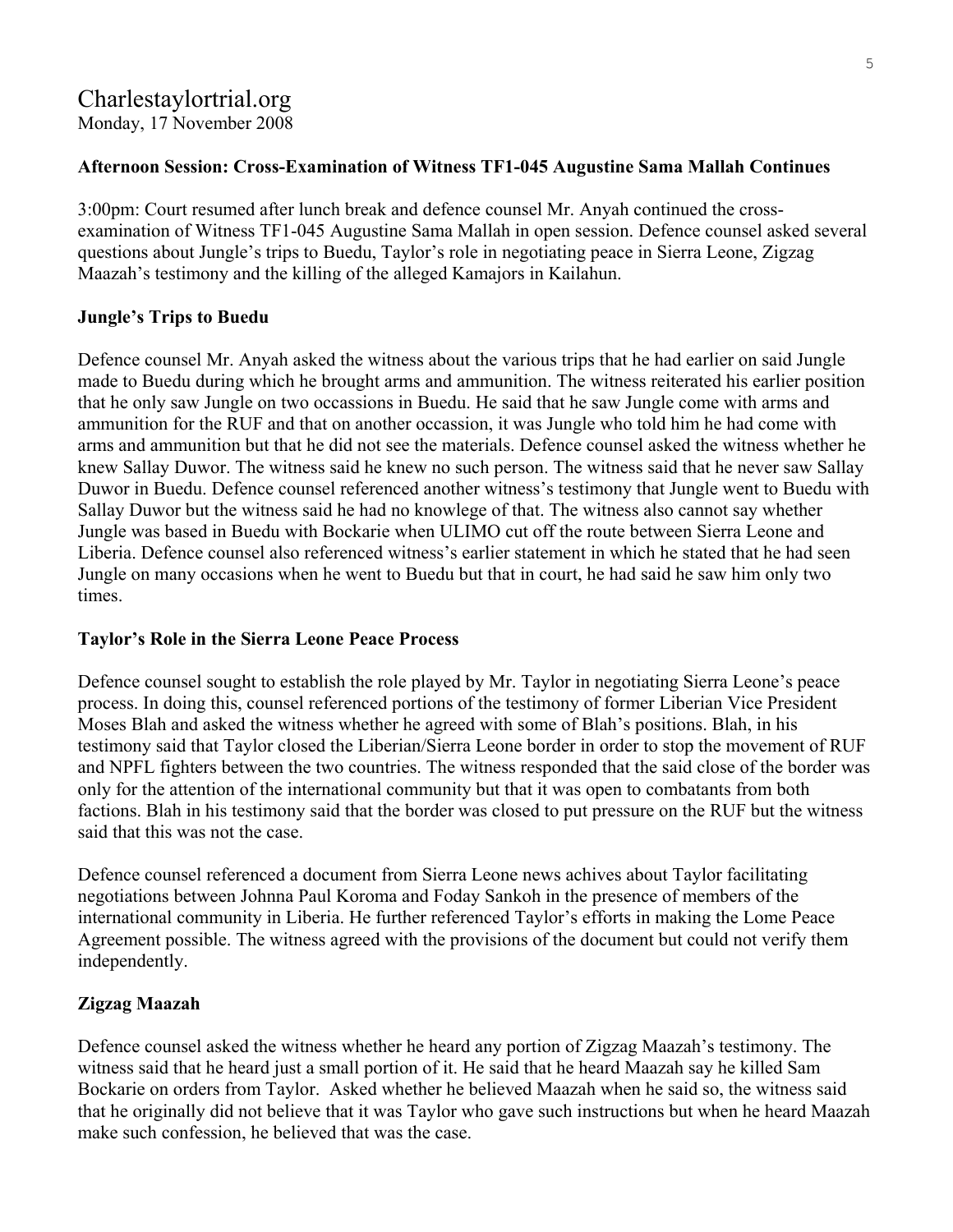The witness in his testimony said he only saw Maazah in Buedu in 1999. Defence counsel referenced Maazah's testimony that he made more than 40 trips to Buedu with supplies for the RUF from Liberia. The witness said that while he heard a lot about Maazah, he only saw him once.

# **Senegalese**

The witness was asked whether he knew a man called Senegalese. The witness responded that he knew Senegalese and that he saw him when they crossed to Bopolo, he saw him when they went to Ivory Coast and when they returned to Monrovia, and that he saw him in Sierra Leone. The witness said that Senegalese was a former ULIMO commander and that when he (Senegalese) went to Kenema, he(the witness) gave him money to travel to Freetown. He said that Senegalese had more association with Sam Bockarie than Mike Lamin. He said he did not see Senegalese bring arms and ammunition for the RUF.

# **Killing of Alleged Kamajors in Kailahun**

Defence counsel asked the witness about the killing of civilians accused of being Kamajors in Kailahun. He said that Bockarie originally told him that some civilians had been captured and sent to Kailahun for investigations. He said that when they got to Kailahun, Gbao told them the people were Kamajors and they were executed. Defence counsel referenced the witness's testimony in the AFRC trial that the MP commander in Kailahun at that time was Joe Vandi. In his testimony in the Taylor trial, he said the MP was Joe Fatorma. Asked to clarify the discrepancy, the witness said that he was Joe Fatorma. The witness also retracted an earlier statement that Issa Sesay and Tom Sandi were present when the people were executed. The witness stated that he also took part in the said execution but he was scared that if he had admitted that to the prosecution, he would have been arrested. He said that he wanted to cover his role in the incident.

# **Court adjourned for the day.**

# **Mid-Morning Session: Cross-Examination of Witness TF1-045 Augustine Sama Mallah Continues**

12:00pm: Court resumed after mid-morning break and defence counsel Mr. Anyah continued the crossexamination of Witness TF1-045 Augustine Sama Mallah. Part of this session was heard in closed/private session. When court resumed in open session, defence counsel asked the witness about the presence of RUF commanders in Tongo as stated by a previous witness and made reference to statements made in the witness's previous testimony in the AFRC trial.

# **Inconsistency with Testimony of Previous Witness**

Defence counsel referenced the testimony of a previous prosecution witness that Amara Salia Peleto was present in Tongo in 1997 together with Major Gweh. Witness Augustine Mallah stated that while Major Gweh was in Tongo in 1997, Peleto was not there at that time. He said that in 1997, both AFRC and RUF were in control of mining activities in Tongo and that when the RUF had exclusive control of mining activities after Issa Sesay became interim leader of the RUF, Peleto was assigned as mining commander to Tongo. The witness said that when Major Gweh was in Tongo, Capt. Yamao Kati was the mining commander in Tongo. He said that Major Gweh was assingned there to mine for Sam Bockarie. Defence counsel asked the witness how possible it was for Yamao Kati, a Captain to be more senior to Gweh, a Major. The witness explained that when Capt. Yamao Kati was commander in Tongo, Gweh was a Lieutenant at that time. He said it was only later that Gweh was promoted to the position of Major. The witness therefore disagreed with the previous witness that Peleto and Gweh were in Tongo at the same time.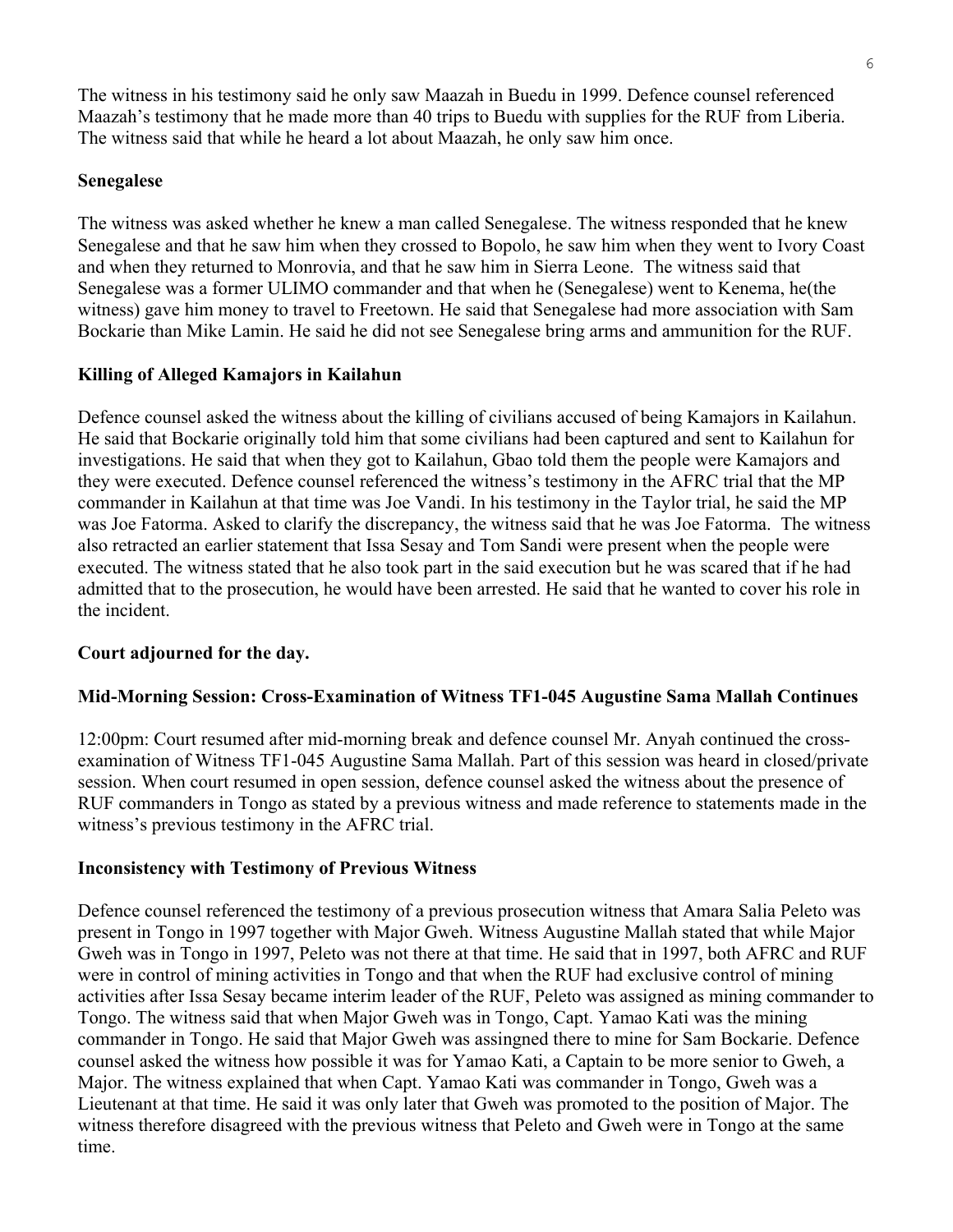Counsel also referenced the witness's previous testimony in the AFRC trial about being promoted by Sankoh while he was in Nigeria. The witness explained that Sankoh sent the list of promotions to Bockarie who issued the promotions to various commanders including the witness.

# **Court adjourned for lunch break.**

10:00am: Court resumed in open session and defence counsel Mr. Morris Anyah continued the crossexamination of Witness TF1-045 Augustine Sama Mallah.

Continuing from where he stopped on Friday, defence counse Mr. Anyah asked the witness several questions about his return from Liberia to Sierra Leone in 1997, Taylor's transformation from rebel leader to presidential candidate in 1997, the witness's time in Kenema after his return to Sierra Leone, and the possibility of him having spoken with other witnesses who have testified against Mr. Taylor.

# **Taylor's Transformation from Rebel Leader to Presidential Candidate in 1997**

Defence counsel Mr. Anyah asked the witness about his time in Liberia after he had left Ivory Coast and was on his way to Sierra Leone. The witness had earlier on testified that on his way to Ivory Coast via Liberia together with Mike Lamin, they had received assistance from Taylor after having visited him at his office in Monrovia where NPFL fighters were present. Defence counsel diaplayed a copy of the ballot paper in the 1997 Liberian elections and pointed at Taylor's photo as one of the presidential candidates. Defence counsel put it to the witness that Mr. Taylor had then ceased to be a rebel leader of NPFL and was now a presidential candidate of the National Patriotic Party (NPP). The witness disagreed saying that while there were elections, Taylor's fighters were still present around him during that period.

Defence Suggests that Sierra Leone ECOMOG Soldiers, not Taylor, Facilitated the Return of RUF Fighters from Liberia to Sierra Leone in 1997.

Defence counsel Mr. Anyah sought to establish that Sierra Leonean ECOMOG soldiers based in Liberia, not Mr. Taylor, facilitated the return of RUF fighters based in Liberia, to Sierra Leone in 1997. The witness testified that while in Liberia, RUF fighters received orders from Foday Sankoh that they should all join the AFRC soldiers who had overthrown the SLPP government in May 1997. The witness said that all the RUF fighters decided to return to Sierra Leone in respect of those orders. Defence counsel put it to the witness that the Sierra Leonean ECOMOG soldiers in Liberia put the RUF fighters in trucks and took them to the Gbandiru crossing point in order to join their colleagues in Sierra Leone. The witness disagreed, saying that it was Mike Lamin who gave some civilians in the Lofa area some money and asked them to show the RUF rebels the route/bush part in the forest leading to Buedu. The witness agreed with defence counsel that Mr. Taylor did not render any assistance to RUF fighters in Liberia on their way back to Sierra Leone in 1997.

# **Contact with Previous Prosecution Witnesses in the Taylor Trial**

The witness, during cross-examination, stated that he has heard brief testimonies of previous witnesses in the Taylor trial. Asked how he heard such testimonies, the witness said that he heard them on radio through daily reports aired all over Sierra Leone. When asked about the names of specific witnesses whose testimonies he has heard, the witness mentioned Abu Keita, Zigzag Maazah and Karmoh Kanneh, aka Eagle. Defence counsel asked the witness whether he had met Karmoh Kanneh since he returned to Sierra Leone after testifying in The Hague, the witness said that while he did not see Karmoh Kanneh in person, they have spoken on the phone. He said they did not discuss anything about that Taylor trial. When asked whether he knows Isaac Mongor, the witness said yes, but cant say whether he has testified in this trial.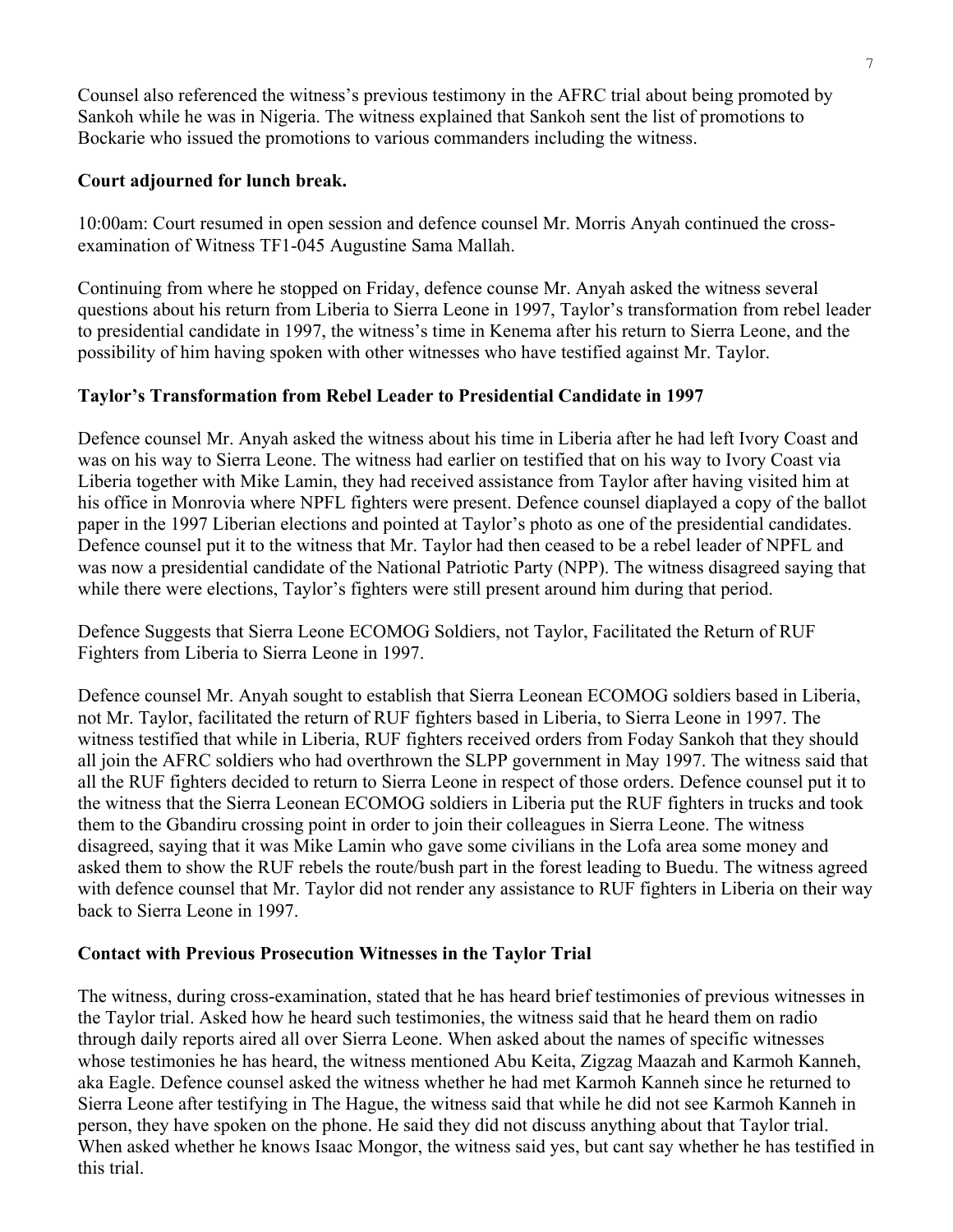

United Nations Mission in Liberia (UNMIL)

# **UNMIL Public Information Office Complete Media Summaries 17 November 2008**

*[The media summaries and press clips do not necessarily represent the views of UNMIL.]*

#### **Newspaper Summary**

#### **U.S. Announces US\$52M Health Package for Liberia**

(National Chronicle, New Vision, Daily Observer, New Democrat)

- The United States of America through the United States Agency for International Development (USAID) and its Ambassador to Liberia has announced an assistance of  $$47$ million to Liberia with an additional  $$5$  million allocated for support of the United States Partner program (Rebuilding Health Services (RBHS)).
- U.S. Ambassador to Liberia, Linda Thomas- Greenfield and Liberia's Health and Social Welfare Minister, Dr. Walter T. Gwenigale made the joint announcement at a ceremony Friday at the Ministry of Health and Social Welfare in Monrovia.
- The amount according to the two officials is a five-year collaboration programme which will be implemented through the provision of basic health services to Liberians in mostly remote counties where proper health care delivery remains a problem.
- Speaking at the ceremony, Ambassador Greenfield said the United States remains committed to helping Liberia in various sectors during its recovery era.
- For his part, Health Minister, Dr. Walter Gwenigale warned local and international experts against corruption in the implementation of the programme saying that could undermine the health care delivery in the country.

#### **Norway to Cancel US\$35M of Liberia's Debt**

(The News, Liberian Express)

- The Norwegian Government said it will cancel US\$35million of Liberia's debt which constitutes 90 percent of the country's debt to Norway.
- The News newspapers quoting a statement posted on the Norwegian Government website, said the debt cancellation for Liberia was carried out without taking any funds from the development budget.
- The statement said as a result of that it wouldn't affect the development assistance provided to other poor countries.
- Liberia's remaining debt to Norway will be canceled when the country reaches the completion point defined under the Heavily Indebted Poor Countries Initiative (HIPIC).

#### **"Concern" PUL Members Urges Restraint in Headquarters Saga**

(The News, The Monitor, Heritage, Public Agenda)

- The media reports that in a statement issued at the weekend, a group calling itself "Concern" members of the Press Union of Liberia (PUL) have called on contending parties trading allegations in the PUL Headquarters saga to exercise restraint and cooperate in finding an amicable resolution to the misunderstanding.
- Confusion has erupted among some officials of the union over the implementation of the union's headquarters project.
- The President-elect of the Press Union of Liberia, Peter Quaqua recently warned the company that won the bid to construct the union's headquarters to stay clear of the project saying the Special Project Committee has no authority to award the contract.
- Reacting to the President-elect, the Chairman of the PUL Special Project Committee, Alphonso Toweh says Mr. Quaqua has no right to cancel the headquarters contract.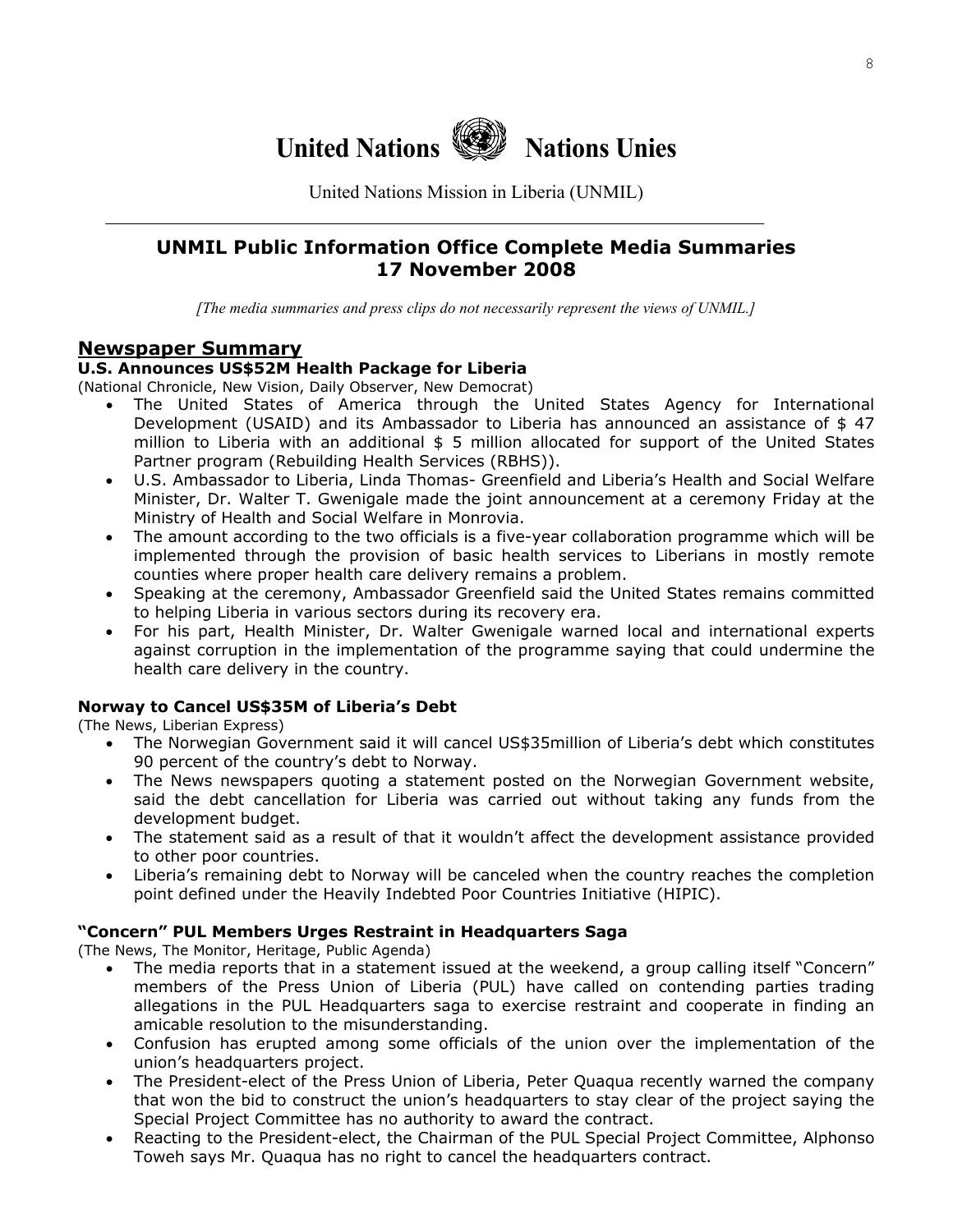#### **ZRTTI Turned Over to Liberian Government**

(The Monitor, Daily Observer)

- Speaking at a programme after receiving keys to facilities of the Zorzor Rural Teacher Training Institute (ZRTTI) in Lofa County, President Ellen Johnson Sirleaf said that renovation of the campus was indicative of the strong partnership between Liberia and the United States.
- President Sirleaf challenged future teachers to see their training at ZRTTI as an opportunity to leave 'a quantifiable mark' on Liberia.
- For her part, U.S. Ambassador Linda Thomas-Greenfield gave assurance of her Government's support in Liberia's reconstruction drive as demonstrated in its funding of the ZRTTI renovation.

#### **SAMFU, Global Witness on Firestone Agreement…But Management Says Beneficial to Both Parties**

(The Inquirer)

- "The Liberian government needs to learn hard lessons from the renegotiation of the world's largest rubber plantation Company in the world", says Global Witness and the Save My Future Foundation.
- The statement was contained in a Global witness and the Save My Future Foundation (SAMFU) release issued Thursday on the analysis of a renegotiated contract between Firestone and the Liberian government. The two groups said the analysis suggests recommended actions for the Liberian government for future contract negotiations.
- But when Firestone was contacted, the company's Public Relations Manager, Mr. Rufus Karmoh said Global Witness and SAMFU are entitled to their views on issues saying the new Firestone Concession Agreement is "a win win" agreement

# **Radio Summary**

**Radio Veritas** *(News monitored today at 9:45 am)* **US Announces US\$52M Health Package for Liberia**  (*Also reported on Star Radio, Truth FM, Sky FM, and ELBC*)

#### **ZRTTI Turned Over to Liberian Government**

(*Also reported on Star Radio, Truth FM, Sky FM, and ELBC*)

#### **Liberia National Bar Association Elect New Corps of Officers**

- The Liberia National Bar Association (LNBA) over the weekend elected a new corps of officers.
- Those elected are a one time Associate Justice of the Supreme Court, Cllr. Wilkins Wright as President; Cllr. Cyril Jones, Vice President and Cllr. Kaine Wesso as Secretary among others.
- The election of officials of the LNBA followed a two-day convention of the association.
- In an address at the start of the convention, Associate Justice of the Supreme Court, Francis Kporkpor said there was a compelling need for reform in the judiciary especially in the lower courts.

(*Also reported on Star Radio, Truth FM, Sky FM, and ELBC*)

#### **"Concern" PUL Members Call for Calm amidst Confusion over Headquarter Project**

(*Also reported on Star Radio, Truth FM, Sky FM, and ELBC*)

9

\*\*\*\*\*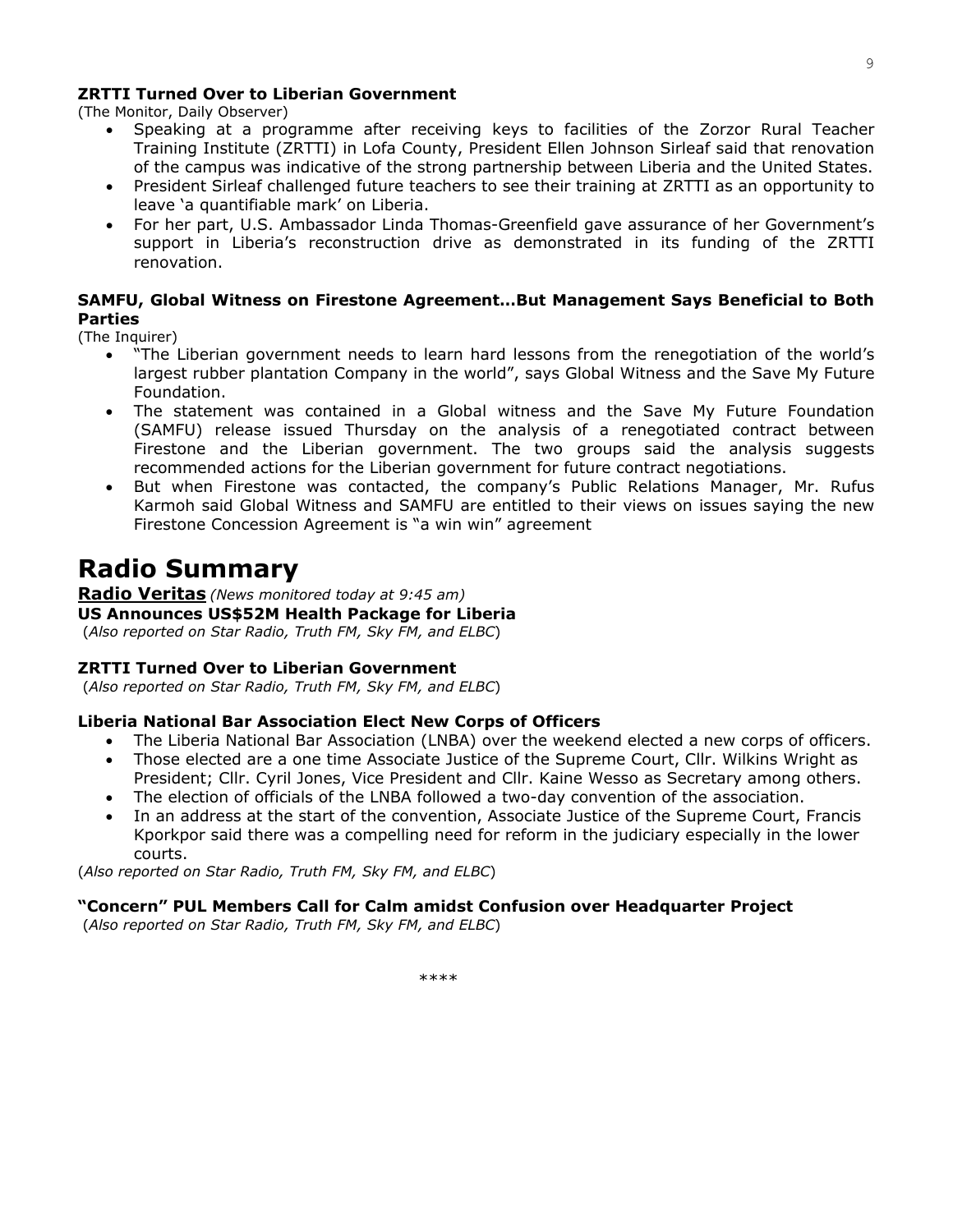# Radio Netherlands

Friday, 14 November 2008 http://www.radionetherlands.nl/currentaffairs/globaldevelopment/081114-victims-justice

# **Reaching out to victims isn't easy**

By Sebastiaan Gottlieb and Thijs Bouwknegt

Can there be true justice if courts ignore the interests of victims?

The international courts and tribunals in The Hague deal with some of the darkest pages of human history. Yet all too frequently the rights of the survivors of these mass atrocities - whether they are from the former Yugoslavia, Sierra Leone or the Democratic Republic of the Congo - are sidelined.

The court focuses on the rights of the accused and on bringing the trial to a swift conclusion. There is a growing consensus that the needs of victims need to be addressed, but opinions differ on how this should be achieved.

Evidence from the International Criminal Tribunal for the Former Yugoslavia

Madeleine, a rape victim from Rwanda, is deeply disappointed in the way her case was handled. Years ago she gave her testimony to a team from the Rwanda tribunal. As a result, she started receiving death threats. She then gave birth to a daughter and discovered she had been infected with HIV:

*"The tribunal has given me anti-retrovirals but I haven't received any other support for basic necessities such as food, housing and education for my children. The tribunal should have given us at least a place to stay, because if I die tomorrow or next month, where am I going to leave my children?"* 

# **Victims in the courtroom**

There is an ongoing debate about whether victims should play an active role in the trials of those who committed crimes against them.

One of the main concerns is that if all victims of mass crimes were to have their say, trials would be never-ending. But today, with the ICC as the first court to allow victims to participate in proceedings, experts disagree on the role they should play in the courtroom.

Göran Sluiter of Amsterdam University is not particularly optimistic:

*"Victims can participate but they can't bring in evidence. So there are a number of difficulties in the dual role of victim and a witness. In my view these tribunals are first and foremost about ending impunity. If you look at the ICTY (International Criminal Court for Former Yugoslavia), which now has more than 15 years' experience, you can say it's bad there were no victims participating in the trial. But if you look back honestly over the past 15 years, what would the trials have been like if we'd had victim participation and compensation to the extent now anticipated at the ICC? They would still be dealing with the first case."* 

Experienced jurists working within different tribunals and in the area of criminal procedure took part in a special debate in The Hague on 13 November.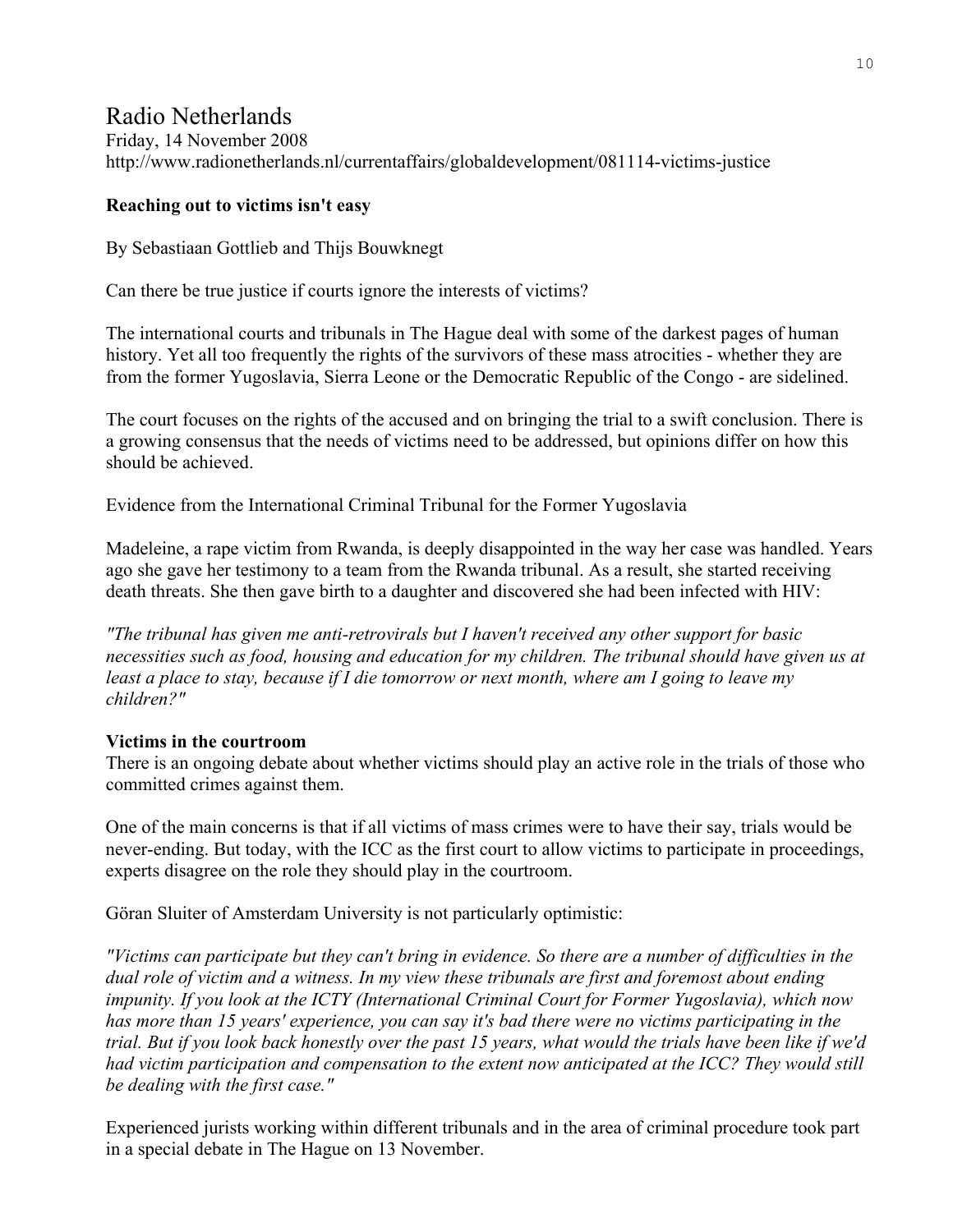It focused on how justice can be done to victims of serious crimes, how the problem is currently being confronted and, more importantly, how it should be addressed in the future. The key question: Is it feasible to tackle the problem within the confines of a courtroom in The Hague?

#### **Reaching out**

Liesbeth Zegveld from Leiden University has represented victims of the 1995 Srebrenica genocide. She takes a more pragmatic stance:

*"We are beyond the point of discussing whether or not the victims should participate. They are there and we have to deal with it."*

The Special Court for Sierra Leone in Freetown has no arrangements for victim participation in its trials. Instead it has a special outreach programme for victims. As Gregory Townsend of the Court explains:

*"The lesson we have learned from the ad hoc tribunals is that we need to incorporate victims by reaching out to them. They don't all have to come and testify. They don't all have to be participants, but they need to know that people like them that suffered are heard."* 

# **Little justice**

The Yugoslavia Tribunal has a programme of its own for victims in Bosnia Herzegovina. One of the participants is Khadr Hodzic, who lost her son and her husband in the 1995 Srebrenica massacre:

*"This is very little justice for us, the victims. I am surprised it took so long to prove this was a crime. It is so obvious and the punishments have been so minimal. The only justice is that it has finally been confirmed as genocide. However not enough people have been prosecuted. Many of the criminals who were on Potocari are still here, I know them."*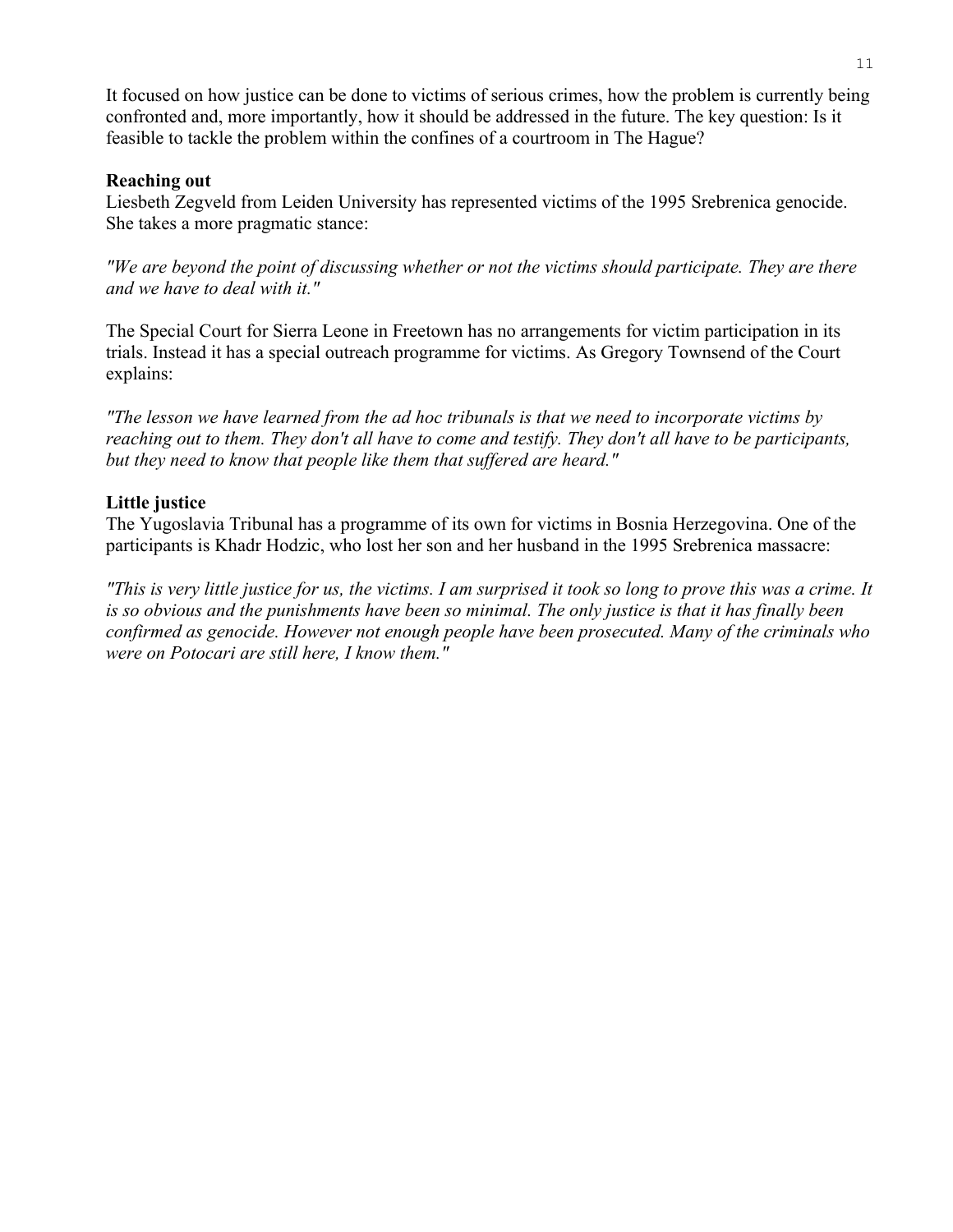Emailwire Tuesday, 18 November 2008 http://www.emailwire.com/release/

#### **Opening of the seventh session of the Assembly of States Parties to the Rome Statute**

The Hague - ICC-ASP-20081117-PR371 - The seventh session of the Assembly of States Parties to the Rome Statute of the International Criminal Court ("the Assembly") opened on 14 November 2008 at the World Forum Convention Center in The Hague. The President of the Assembly, H.E. Mr Christian Wenaweser, Permanent Representative of Liechtenstein to the United Nations, opened the session, which will last until 22 November.

Since the resumed sixth session in June 2008 two States, namely the Cook Islands and Suriname, had become Parties to the Rome Statute, bringing the total number of States Parties to 108.

At its first plenary meeting, the Assembly adopted its agenda for the session and agreed on the organisation of work. The main issues for consideration by the Assembly include: continuing the negotiations on the definition of the crime of aggression and the conditions for the exercise of jurisdiction by the Court, the Review Conference of the Rome Statute, the decision to finance the construction of the permanent premises of the Court in The Hague and the approval of a budget for 2009.

The Assembly was addressed by the President of the Court, Judge Philippe Kirsch, by the Prosecutor of the Court, Mr Luis Moreno-Ocampo, by the Chair of the Board of Directors of the Trust Fund for Victims, Madame Simone Veil, as well as by H.E. Mr Jorge Lomonaco (Mexico), who introduced the report of the Oversight Committee on the permanent premises.

On 14 and 15 November, a general debate was held in which the following States took the floor: Mexico, France (on behalf of the European Union), Switzerland, Democratic Republic of the Congo, Brazil, Germany, United Kingdom of Great Britain and Northern Ireland, Luxembourg, Peru, Finland, Japan, Jordan, Norway,

Uruguay, The Netherlands, Italy, Poland, Belgium, Barbados, South Africa, Sweden, Australia (on behalf of Canada, Australia and New Zealand), Liechtenstein, Austria, Ecuador, Denmark, Argentina, Republic of Korea, Spain, Bolivia, Greece, Senegal, Slovenia, Portugal, Hungary, Croatia, Suriname, Lesotho, United Republic of Tanzania, Trinidad and Tobago, Nigeria, Venezuela (Bolivarian Republic of), Uganda, Kenya, Colombia, Costa Rica, Sierra Leone, Botswana, Iran (Islamic Republic of), Chile, Egypt, Lao People's Democratic Republic and Guatemala.

In addition, at the fourth plenary meeting of the general debate, the League of Arab States and several non-governmental organisations addressed the Assembly.

The Assembly of States Parties is the management oversight and legislative body of the International Criminal Court. It is composed of representatives of the States that have ratified or acceded to the Rome Statute. The Assembly has a new Bureau, consisting of a President, two Vice-Presidents and 18 members, elected for a three-year term. The Vice-Presidents are H.E. Mr Jorge Lomonaco (Mexico) and H.E. Mr Zachary Muburi-Muita (Kenya).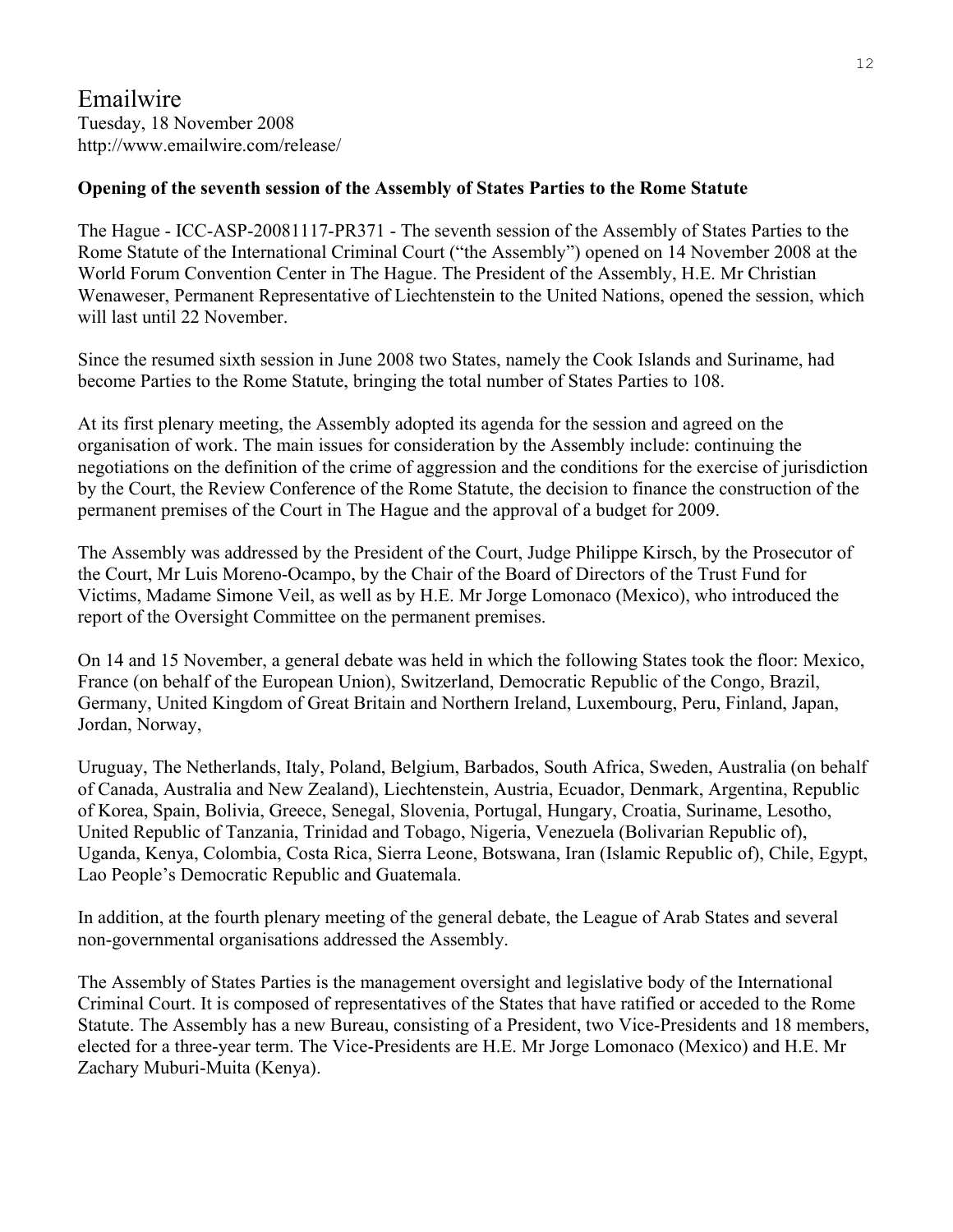#### **Bureau**

African States: Burkina Faso, Gabon, Kenya, Nigeria and South Africa.

Asian States: Japan, Jordan and Samoa.

Eastern European States: Estonia, Georgia, Romania and Slovenia.

Latin American and Caribbean States: Brazil, Mexico, Trinidad and Tobago and Venezuela (Bolivarian Republic of).

Western European and Other States: Australia, Liechtenstein, Norway, Spain and the United Kingdom of Great Britain and Northern Ireland.

Contact Information: The International Criminal Court (ICC) Ms Fatma Waheb Wassie Tel: +31-646-168-626 Email us